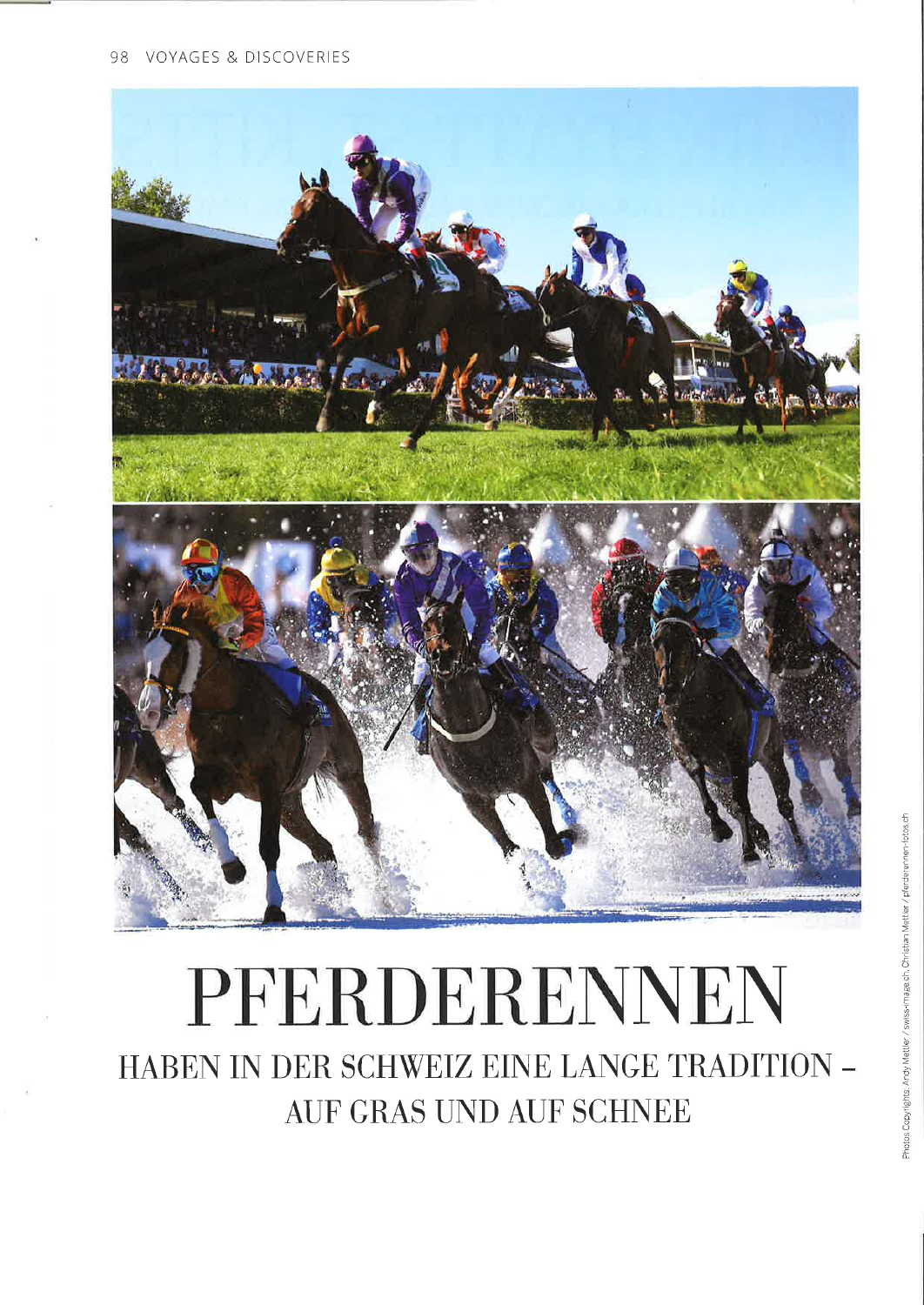# THERE IS A LONG TRADITION OF HORSE RACING IN SWITZERLAND - ON GRASS AND ON SNOW

# СКАЧКИ В ШВЕЙЦАРИИ - НА СНЕГУ И НА ТРАВЕ -ИМЕЮТ СВОЮ ДАВНЮЮ ТРАДИЦИЮ

## WHITE TURF ST. MORITZ

111 IAHRE INTERNATIONALE PFERDERENNEN AUF SCHNEE 111 YEARS OF INTERNATIONAL HORSERACING ON SNOW 111 ЛЕТ МЕЖДУНАРОДНЫМ СКАЧКАМ НА СНЕГУ

Edle Vollblutpferde aus ganz Europa und internationale Jockeys begeistern alljährlich an drei Rennsonntagen im Februar über 35'000 Zuschauer auf dem zugefrorenen St. Moritzersee.

2018 feiern die Internationalen Pferderennen St. Moritz ihr 111. Jubiläum. Was 1907 als grosse Pionierleistung und visionäre Idee von Pferdesportbegeisterten begann, hat heute einen bedeutenden Platz im internationalen Rennkalender. Beim Longines Grosser Preis von St. Moritz wird das mit CHF 111'111.- höchstdotierte Rennen der Schweiz auf Schnee ausgetragen. Die weltexklusiven, unberittenen Skikjöring-Rennen gehören zu den spektakulärsten Disziplinen. In der Zeltstadt neben der Rennbahn sorgen Kunst, Kulinarik, Konzerte und ein Kinderparadies für gute Unterhaltung.

Fine thoroughbreds from all over Europe and international jockeys thrill over 35,000 spectators annually on three racing Sundays in February on the frozen Lake St. Moritz.

In 2018 international horseracing at St Moritz is celebrating its 111th anniversary. What began in 1907 as a great pioneering achievement and visionary concept from horse sport enthusiasts today holds a significant ranking in the international racing calendar. The Longines Grand Prix of St. Moritz, the most highly renowned race in Switzerland with 111,111 Swiss francs, takes place on snow. The world-exclusive, unmounted skijoring race ranks as one of the most spectacular disciplines. There is additional entertainment provided in the form of art, cuisine, concerts and a children's paradise in the tent camp beside the racetrack.

В течение трех воскресных дней февраля 35 тысяч зрителей смогут насладиться зрелищем ежегодных скачек чистокровных скакунов со всей Европы и международных жокеев на замерзшем озере Санкт-Мориц.

В 2018 году Международные скачки в Санкт-Морице отпразднуют свой 111-летний юбилей. То, что в 1907 году было лишь новаторским начинанием и призрачной идеей энтузиастов спортивных скачек, сегодня занимает значительное место в календаре международных событий. Гран-при Longines Санкт-Морица - за победу в самых высокооплачиваемых лошадиных скачках на снегу в Швейцарии установлен приз в размере 111 111 швейцарских франков. Самые оригинальные в мире гонки скиджоринг с лошадьми без всадника считаются одной из самых зрелищных дисциплин. В палаточном городке рядом с ипподромом приятную атмосферу создают искусство, кулинария, концерты и детский развлекательный комплекс.

TERMINE 2018: Rennsonntage 4., 11. und 18. Februar 2018

DATES 2018: Racing Sundays 4th, 11th and 18th February 2018

ВРЕМЯ ПРОВЕДЕНИЯ 2018: Воскресные скачки 4, 11 и 18 февраля 2018 года

Weitere Informationen unter: // For more information go to: // Детальная информация по адресу: www.whiteturf.ch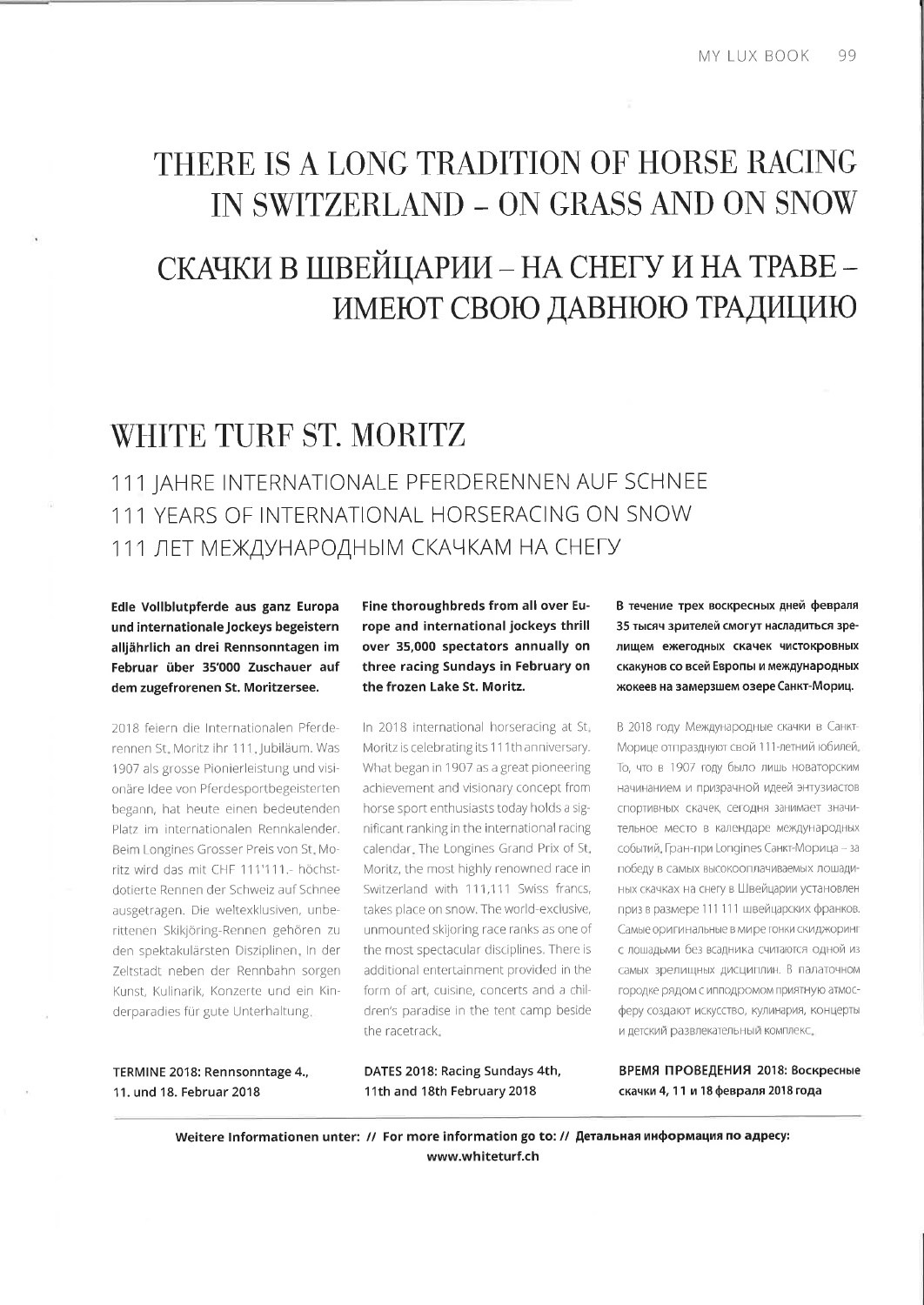## PFERDERENNEN ZÜRICH - DIELSDORF MIT DEM PRESTIGETRÄCHTIGEN LAND ROVER-JOCKEY CLUB

## HORSERACINC ZIJRICH - DITLSDORF AND THE PRESTIGIOUS LAND ROVER-JOCKEY CLUB

# СКАЧКИ ЦЮРИХ - ДИЛЬСДОРФ C TIPECTU XHBIM LAND ROVER - JOCKEY CLUB

### Saisonabschluss auf der Parkrennbahn des Horse Park Zürich - Dielsdorf mit dem hochdotierten Land Rover-Jockey Club Renntag.

lm malerischen Zürcher Unterland, unweit der City und dem Flughafen gelegen, begeistern die Pferderennen Zürich Dielsdorf 1ährlich an mehreren Renntagen. Den Saisonabschluss bildet ein sportlicher Gala-Renntag mit dem Grand Prix Land Rover - Jockey Club, dem höchstdotierten Rennen auf Gras in der Schweiz. Die Schweizer Galopp Elite misst sich mit internationalen Gästen auf Listed Ebene. Im exklusiven VIP-Zelt mit hochklassigem Catering direkt an der Rennbahn können die Rennen hautnah miterlebt werden. Der moderne Horse Park bietet eine einmalige Atmosphäre, auch als Trainingsan-Iage und Eventlocation.

#### TERMINE 2018:

Sonntag, 6. 5. 2018 - Zürcher Renntag Sonntag, 10.6.2018 - Kids'Day Race & Charity Dienstag, 21.8.2018 - After Work Races Sonntag,23.9.2018 - Land Rover-Jockey Club Renntag

#### End of season at the Park racetrack at the Horse Park Zurich - Dielsdorf and the highly renowned Land Rover-Jockey Club racing day.

ln the picturesque Zurich lowlands, situated not far from the city and the airport, Zurich's horseracing provides thrilling entertainment - annually in Dielsdorf on several racing days. The end of season presents a sporting gala racing day with the Grand Prix Land Rover - Jockey Club, the most highly renowned race on grass in Switzerland. The Swiss racing elite compete with international guests at a listed level. You can experience the race at first hand in the exclusive VIP tent with first-class catering directly at the race track. The modern Horse Park provides a unique atmosphere, also as a training facility and event location.

#### DATES 2018:

Sunday, 6.5. - Zurich racing day Sunday, 10.6. - Kids' Day Race & Charity Tuesday, 21.8. - After Work Races Sunday, 23.9. - Land Rover -Jockey Club racing day

#### Закрытие сезона на парковом ипподроме Horse Park Цюрих - Дильсдорф с высокооплачиваемым днем скачек Land Rover - Jockey Club.

Каждый год в живописном предместье Цюриха, недалеко от центра города и аэропорта проходят на протяжении нескольких дней захватывающие скачки Цюрих - Дильсдорф. Завершение сезона представляет собой торжественный день спортивных скачек с гран-при Land Rover - Jockey Club, са-Mble высокооплачиваемые скачки на траве в Швейцарии. Швейцарская конная элита состязается с гостями со всего мира на должном уровне. Наблюдать за скачками можно в непосредственной близости от ипподрома, в эксклюзивном VIP-шатре с первоклассным кейтерингом. Современный Horse Park предлагает также уникальную атмосферу в качестве тренировочного комплекса и места проведения мероприятий.

#### ВРЕМЯ ПРОВЕДЕНИЯ 2018:

Воскресенье, 6.5. - Цюрихский день скачек Bocкpeceнье, 10.6. - Kids' Day Race & Charity Вторник, 21.8. - After Work Races Bocкpeceнье, 23.9. - День скачек Land Rover -Jockey Club

Weitere Informationen unter: // For more information go to: // Детальная информация по адресу: www.pferderennen-zuerich.ch